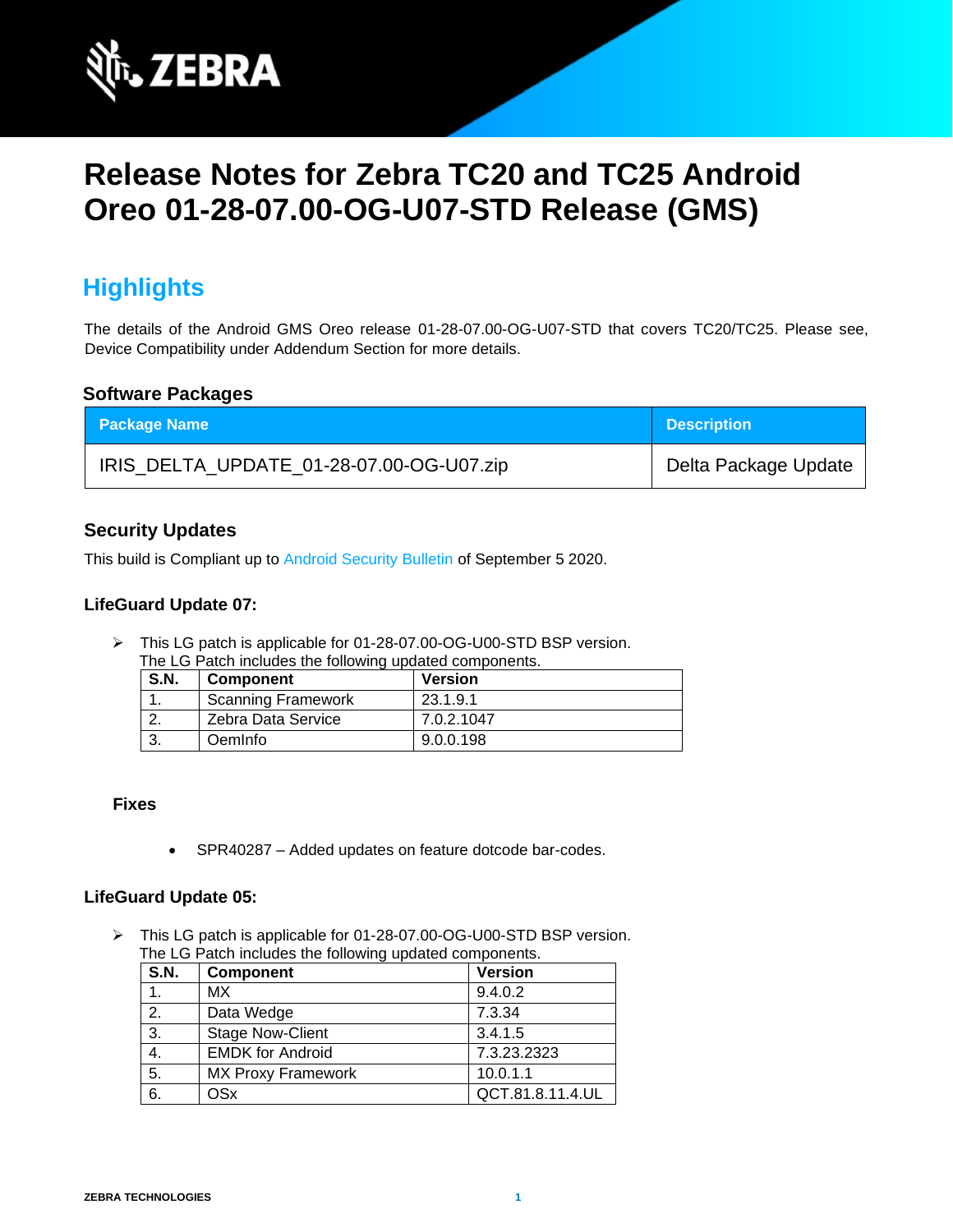

### **Fixes**

• SPR40193/40250 – Resolved an issue wherein user was unable to power off the device by clicking on the Power menu item while automation suite was running on the device.

### **LifeGuard Update 03:**

- ➢ This LG patch is applicable for 01-28-07.00-OG-U00-STD BSP version. The LG Patch includes the following updated components.
	- FUSIONLITE\_QA\_1\_0.0.0.027\_O Radio: QA\_1\_00.0.0.021\_O Application: QA\_1\_00.0.0.009\_O Middleware: QA\_1\_00.0.0.014\_O

#### **Fixes**

• SPR39819 – Resolve an issue where EXTRA Enter was observed in app's multiline input field on scan the barcode with DW settings have set Action Key Char as "Line Feed".

#### **LifeGuard Update 02:**

- ➢ This LG patch is applicable for 01-28-07.00-OG-U00-STD BSP version. The LG Patch includes the following updated components.
	- FUSIONLITE\_QA\_1\_0.0.0.026\_O Radio: QA\_1\_00.0.0.020\_O Application: QA\_1\_00.0.0.009\_O Middleware: QA\_1\_00.0.0.013\_O

#### **Fixes**

- SPR38643 Added support for "Send Characters As Events" option.
- SPR38723 Resolved an issue wherein the DST time zone for Sao Paolo was shown incorrect.

### **Version Information**

Below Table contains important information on versions

| <b>Description</b>          | <b>Version</b>         |
|-----------------------------|------------------------|
| <b>Product Build Number</b> | 01-28-07.00-OG-U07-STD |
| <b>Android Version</b>      | 8.1.0                  |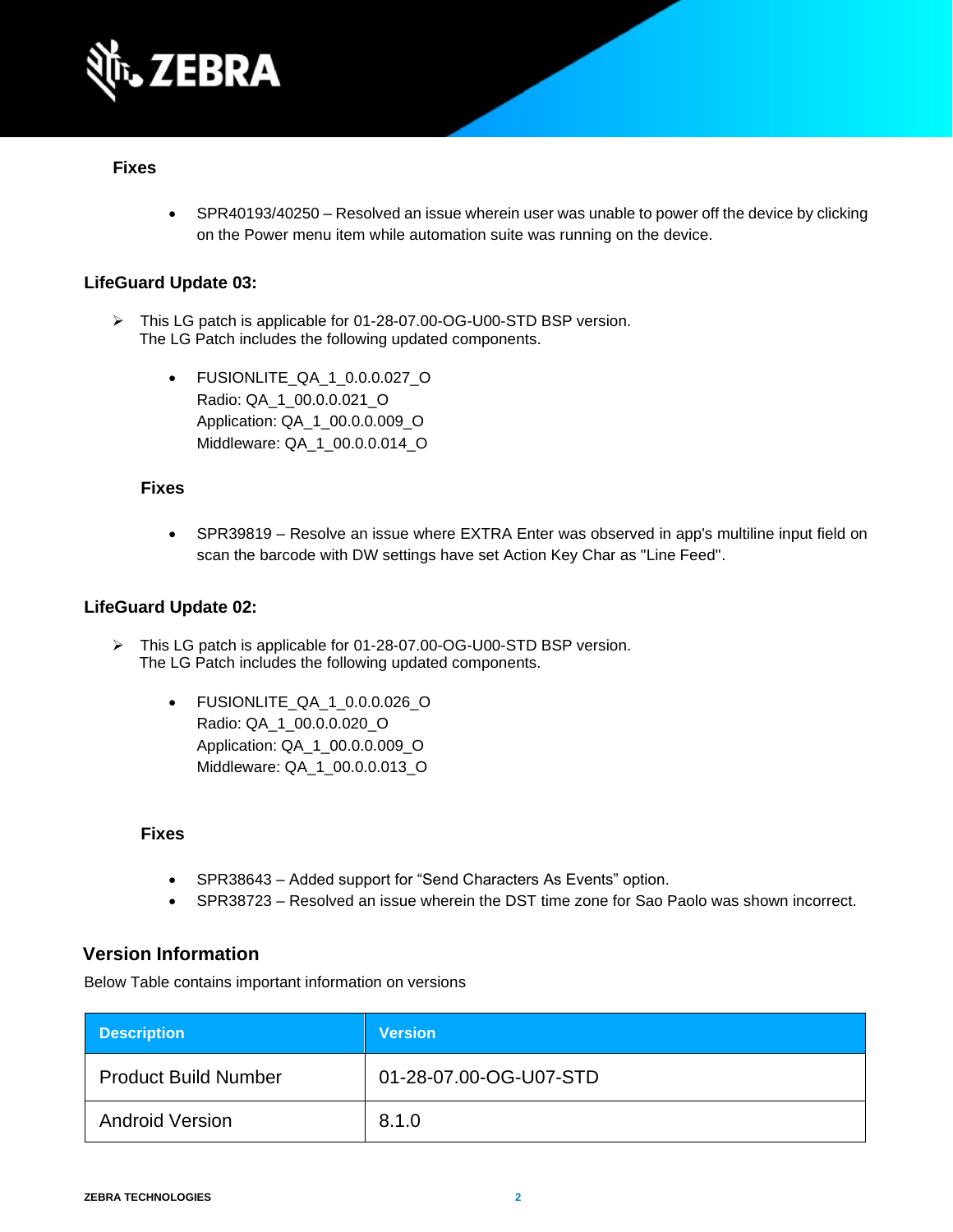

| <b>Security Patch level</b> | September 5, 2020                                   |
|-----------------------------|-----------------------------------------------------|
| Linux Kernel                | 3.18.71                                             |
| <b>Component Versions</b>   | Please see Component Version under Addendum section |

# **Installation Instructions**

### **Software update procedure**

The installation instructions assume user has ADB installed on their PC (the adb drivers etc..) and user device has developer options enabled and USB debugging ON. Please check following link for more information on installation and setup instructions.

• [Installation and setup instructions](https://www.zebra.com/content/dam/zebra_new_ia/en-us/software/operating-system/tc20-operating-system/Android-O-OS-Update-TC20-and-TC25-GMS.pdf)

### **NOTE:**

For Enterprise Mobile Device Management, most EMM vendors such as SOTI, AirWatch, MobileIron, etc. WILL require an updated device management agent to support this OREO enterprise device. Do NOT use your existing device management agent and console with this device without first contacting your EMM vendor to understand when the agent supporting this device is available and whether a console upgrade is required as well. Attempting to enroll with an agent that is not validated to support the device will result in errors.

# **Addendum**

### **Device Compatibility**

This software release has been approved for use on the following devices.

#### **[TC20 Home Page](https://www.zebra.com/us/en/support-downloads/software/operating-system/tc20-operating-system.html)**

| <b>TC20</b>               |                                                                 |
|---------------------------|-----------------------------------------------------------------|
| <b>Device Part Number</b> | <b>Operating System</b>                                         |
| TC200J-10C112A6           | Android O GMS ROW - EMEA, LATAM, APAC & Canada                  |
| TC200J-10C112US           | Android O GMS US Only                                           |
| TC200J-10A111US           | Android O GMS US Only                                           |
| TC200J-10A111A6           | Android O GMS ROW - EMEA, LATAM, APAC & Canada                  |
| TC200J-10C213A6           | Android O GMS ROW - EMEA, LATAM, APAC & Canada (Premium<br>SKU) |
| TC200J-10C213US           | Android O GMS US Only (Premium SKU)                             |
| TC200J-10A111TN           | Android O GMS TUNISIA Only                                      |
| TC200J-10C112TN           | Android O GMS TUNISIA Only                                      |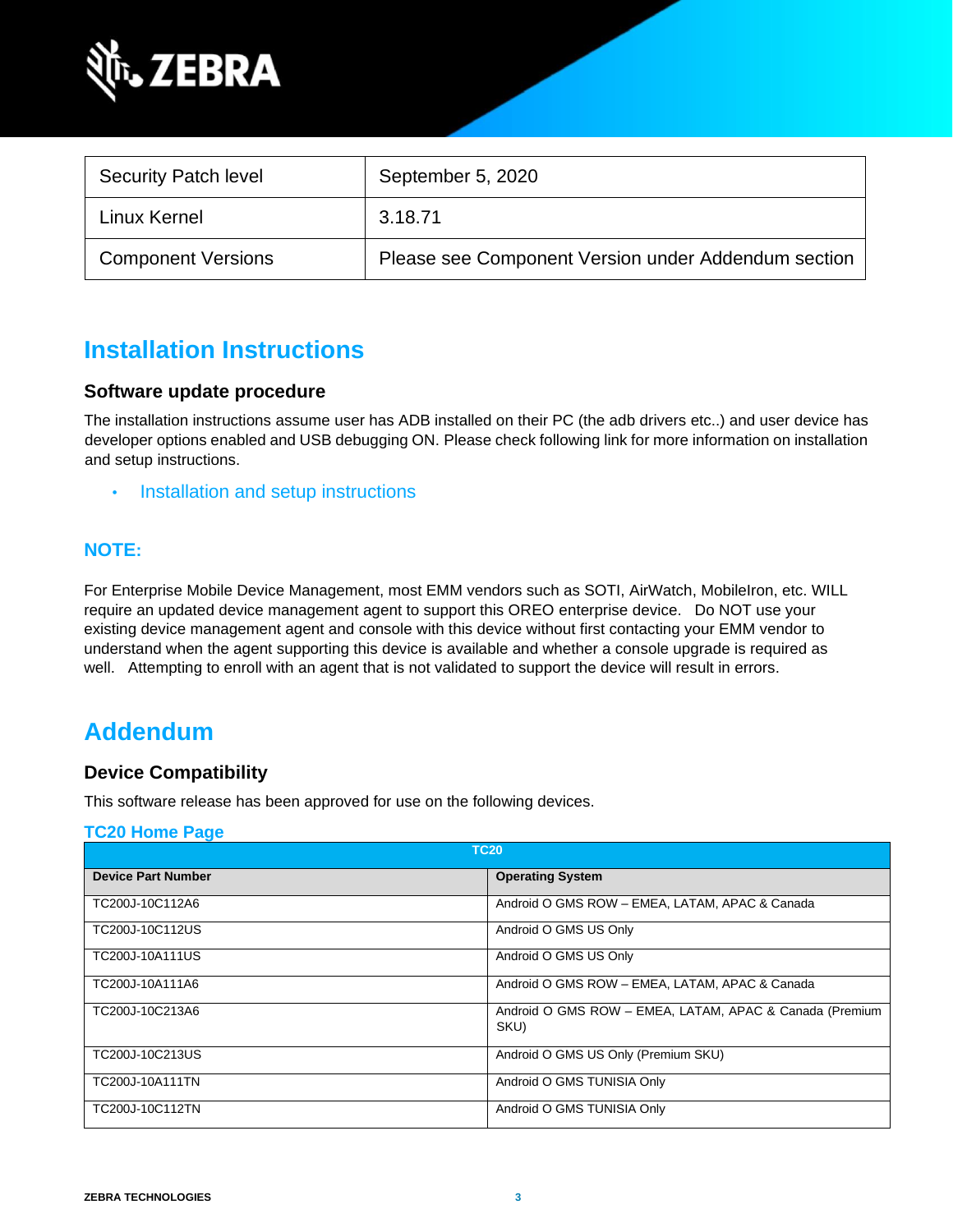

| TC200J-10C213IA | Android O GMS INDIA (Premium SKU)                              |
|-----------------|----------------------------------------------------------------|
| TC200J-10C112IA | Android O GMS INDIA                                            |
| TC200J-10A111IA | Android O GMS INDIA                                            |
| TC200J-1KC111A6 | Android O GMS ROW EMEA, LATAM, APAC & Canada (Keyboard<br>SKU) |
| TC200J-1KC111IA | Android O GMS INDIA (Keyboard SKU)                             |
| TC200J-1KC111TN | Android O GMS TUNISIA (Keyboard SKU)                           |
| TC200J-1KC111US | Android O GMS US (Keyboard SKU)                                |
| TC200J-10C213AZ | Android O GMS Australia/New Zealand (Premium SKU)              |

### **[TC25 Home Page](https://www.zebra.com/us/en/support-downloads/software/operating-system/tc25-operating-system.html)**

| <b>TC25</b>               |                                                   |  |
|---------------------------|---------------------------------------------------|--|
| <b>Device Part Number</b> | <b>Operating System</b>                           |  |
| TC25AJ-10C102A6           | Android O GMS ROW - EMEA                          |  |
| TC25AJ-10B101A6           | Android O GMS ROW - EMEA                          |  |
| TC25BJ-10C102A6           | Android O GMS ROW - EMEA & APAC                   |  |
| TC25BJ-10B101A6           | Android O GMS ROW - EMEA & APAC                   |  |
| TC25BJ-10C102IA           | Android O GMS ROW - INDIA                         |  |
| TC25BJ-10B101IA           | Android O GMS ROW - INDIA                         |  |
| TC25BJ-10C102BR           | Android O GMS ROW - BRAZIL                        |  |
| TC25BJ-10B101BR           | Android O GMS ROW - BRAZIL                        |  |
| TC25BJ-10C102JP           | Android O GMS ROW - JAPAN                         |  |
| TC25BJ-10B101JP           | Android O GMS ROW - JAPAN                         |  |
| TC25DJ-10C102AZ           | Android O GMS Australia/New Zealand (Premium SKU) |  |
| TC25AJ-10C102US           | Android O GMS NORTH AMERICA - US                  |  |
| TC25BJ-10B101ID           | Android O GMS ROW - INDONESIA                     |  |
| TC25BJ-10C102ID           | Android O GMS ROW - INDONESIA                     |  |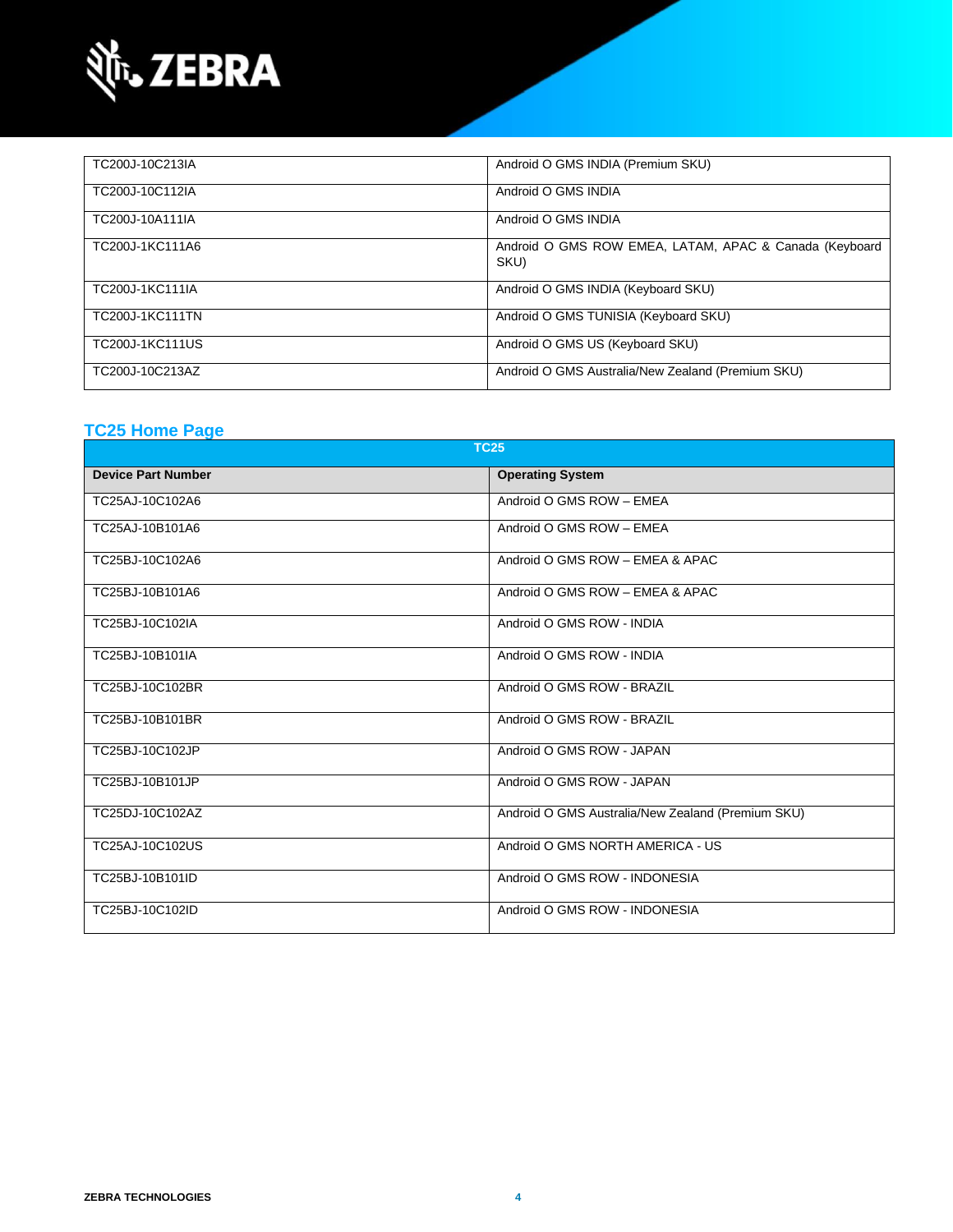

## **Component Versions**

For detailed release notes, please refer [techdocs.zebra.com,](https://techdocs.zebra.com/) [developer.zebra.com](https://developer.zebra.com/)

| <b>Component / Description</b>      | <b>Version</b>                          |
|-------------------------------------|-----------------------------------------|
| <b>Build_version</b>                | 01-28-07.00-OG-U07-STD                  |
| Android_version                     | 8.1.0                                   |
| Android_SDK_Level                   | 27                                      |
| <b>Android Security Patch Level</b> | September 5, 2020                       |
| Linux_kernel                        | 3.18.71                                 |
|                                     | FUSIONLITE_QA_1_0.0.0.027_O             |
|                                     | Radio: QA_1_00.0.0.021_O                |
|                                     | Application: QA_1_00.0.0.009_O          |
|                                     | Middleware: QA_1_00.0.0.014_O           |
| Wifi                                | Firmware: CNSS-PR-4-0-00707/01050102    |
| Platform                            | Qualcomm MSM8937                        |
| <b>Scanning_Framework</b>           | 23.1.9.1                                |
| <b>DWDemo</b>                       | 2.0.15                                  |
| <b>OSX</b>                          | QCT.81.8.11.4.UL                        |
| <b>MXMF</b>                         | 9.4.0.2                                 |
| <b>Touch</b>                        | Focaltech V1.1 20161103 (fw:0x24)       |
| <b>Acoustic Profiles</b>            | General: CO4.2                          |
|                                     | Cellular: CO4.2                         |
| <b>Bluetooth_Stack</b>              | CNSS-PR-4-0-00707/01050102              |
| Flash_Size                          | 16G /32G                                |
| RAM_Size                            | 2G                                      |
| <b>GPS</b>                          | MPSS.JO.3.0.c13-00012-8937_GENNS_PACK-1 |
| <b>MMS</b>                          | 8.1.0                                   |
| <b>RIL_Version</b>                  | Qualcomm RIL 1.0                        |
| <b>BT_Pairing_Utility</b>           | 3.15                                    |
| <b>Datawedge</b>                    | 7.3.34                                  |
| Camera                              | 2.0.002                                 |
| <b>PTT</b>                          | 3.1.39                                  |
| <b>RxLogger</b>                     | 5.4.12.0                                |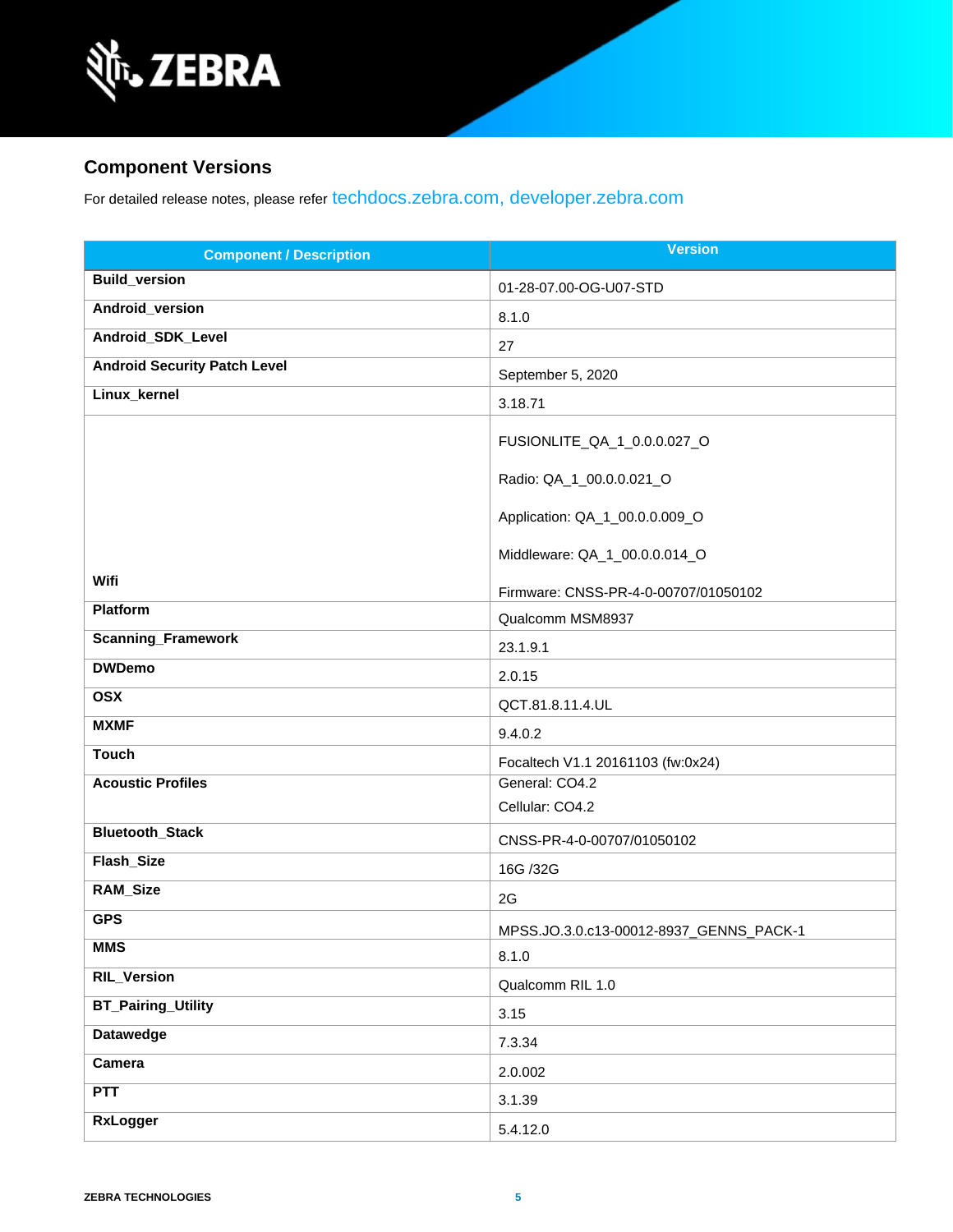

| <b>StageNow</b>                | 3.4.1.5                                         |
|--------------------------------|-------------------------------------------------|
|                                |                                                 |
| <b>MX Proxy Framework</b>      | 10.0.1.1                                        |
| <b>Zebra Data Service</b>      | 7.0.2.1047                                      |
|                                |                                                 |
| Zebra Software License Manager | 3.2.0                                           |
| <b>EMDK</b>                    | 7.3.23.2323                                     |
| <b>IMEI SV Number</b>          | 11                                              |
|                                |                                                 |
| <b>OEM Config</b>              | 9.0.0.198                                       |
| <b>DDT</b>                     | V1.17.0.9                                       |
| <b>GMS Version</b>             | 8.1_201812                                      |
| <b>Fingerprint</b>             | Zebra/TC25/TC25FM:8.1.0/01-28-07.00-OG-U07-STD/ |
|                                | 200831:user/release-keys,                       |
|                                | Zebra/TC20/TC20RT:8.1.0/01-28-07.00-OG-U07-STD/ |
|                                | 200831:user/release-keys,                       |
|                                | ZebraTC20/TC20RD:8.1.0/01-28-07.00-OG-U07-STD/  |
|                                | 200831:user/release-keys,                       |
|                                | Zebra/TC20/TC20KB:8.1.0/01-28-07.00-OG-U07-STD/ |
|                                | 200831:user/release-keys,                       |
|                                |                                                 |

# **Important Links**

- <https://techdocs.zebra.com/datawedge/7-3/guide/about/>
- <https://techdocs.zebra.com/emdk-for-android/7-3/guide/about/>
- <https://techdocs.zebra.com/stagenow/3-4/about/>
- <https://techdocs.zebra.com/mx/>
- <https://techdocs.zebra.com/ddt/1-1/guide/about/>
- <https://techdocs.zebra.com/rxlogger/5-4/guide/about/>

# **Known Issues and Workarounds**

- OS downgrade behavior has changed in Oreo. Automatic enterprise data reset is performed when the system detects OS downgrade operation. Following are the examples of OS downgrade operations:
	- o Oreo (GMS/NGMS) to Nougat (GMS/NGMS)
	- o Downgrading to lower patch version within Oreo.
- To avoid text cropping in some applications, accessibility options can be used to change the display size to small.
- An issue wherein period key was not working on Remote connections (RDP / Horizon / Citrix ) **User needs to push an empty file namely SPR36457.txt and copy it into /enterprise/usr/persist/ and reboot the device for this functionality to get enabled.**